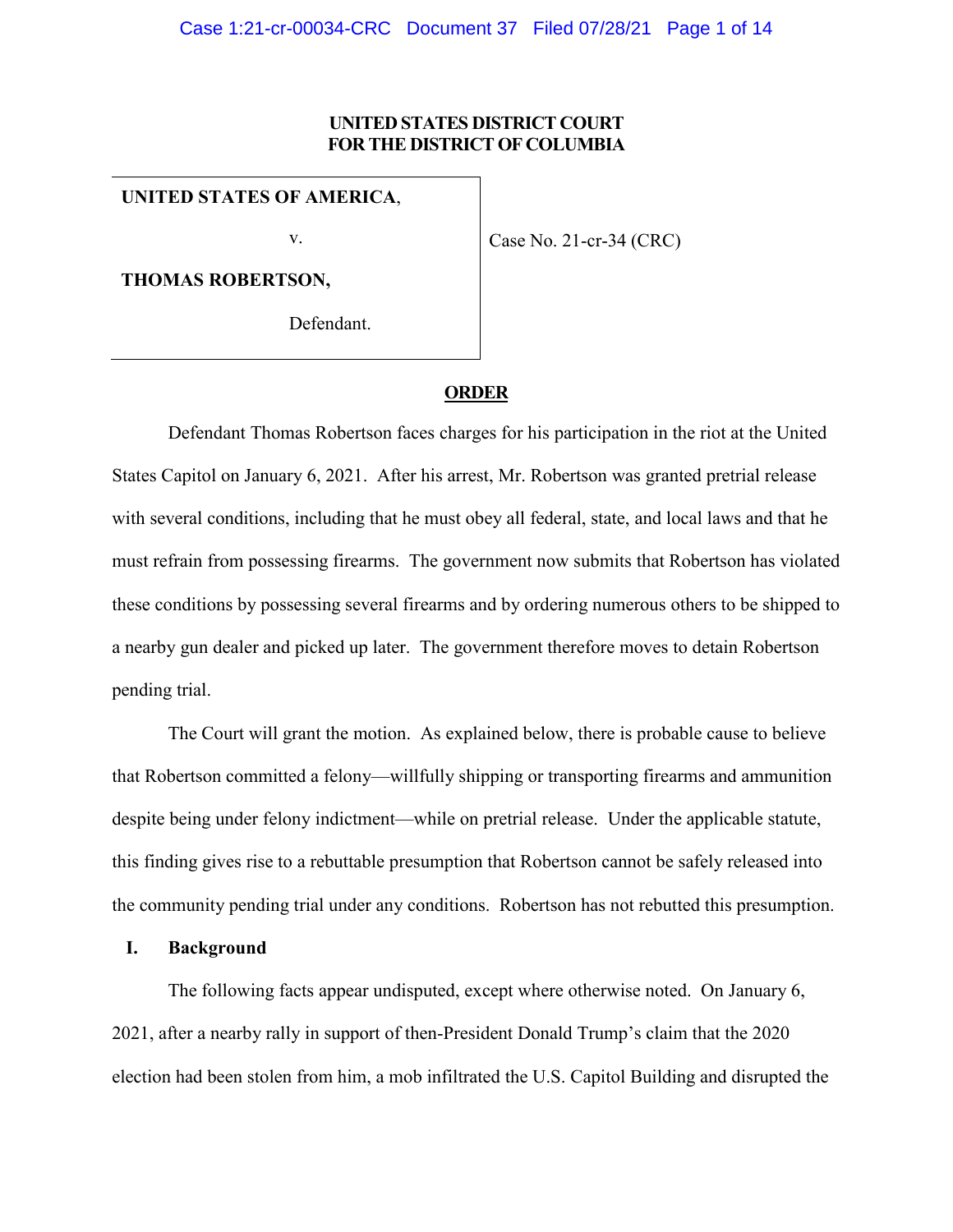## Case 1:21-cr-00034-CRC Document 37 Filed 07/28/21 Page 2 of 14

certification of the election results. One individual who entered the Capitol that day was Mr. Robertson, who at the time was a police officer in Rocky Mount, Virginia. Def.'s Opp'n at 2, ECF No. 31; Hearing Tr. at 23-24 (July 21, 2021). Shortly thereafter, Robertson made statements on social media praising the Capitol riot and appearing to endorse further political violence. For example, on January 8, he posted: "Peace is done. Now is the time for all the braggart 'Patriots' to buckle armor or shut the fuck up. Facebook warriors time is done. The next revolution started 1/6/21 in case you 'Im ready' and 'standing by' guys missed it." Mot. to Revoke Release Order at 2, ECF No. 30.

On January 13, Robertson was arrested in the Western District of Virginia and had an initial appearance before Magistrate Judge Robert S. Ballou in that district. The next day, Judge Ballou issued a written order setting conditions for Robertson's release, including that Robertson "must not violate any federal, state, or local law while on release" and must "refrain from possessing a firearm, destructive device, or other dangerous weapons." Order Setting Conditions of Release at 1-2, United States v. Robertson, No. 21-mj-5 (RSB) (W.D. Va. Jan. 14, 2021). The order further directed Robertson to relocate all firearms in his home by January 15. Id.

On January 19, Robertson appeared before Magistrate Judge G. Michael Harvey in this district. Judge Harvey issued another order enumerating conditions of Robertson's pretrial release, including the requirements to comply with all federal, state, and local laws and to refrain from possessing a firearm, destructive device, or other weapon. Order Setting Conditions of Release, ECF No. 12.

The same day as Robertson's appearance before Judge Harvey, law enforcement executed a search warrant at Robertson's home in Virginia. In that search, officers found eight firearms and "large amounts of ammunition." Mot. to Revoke Release Order at 3; see also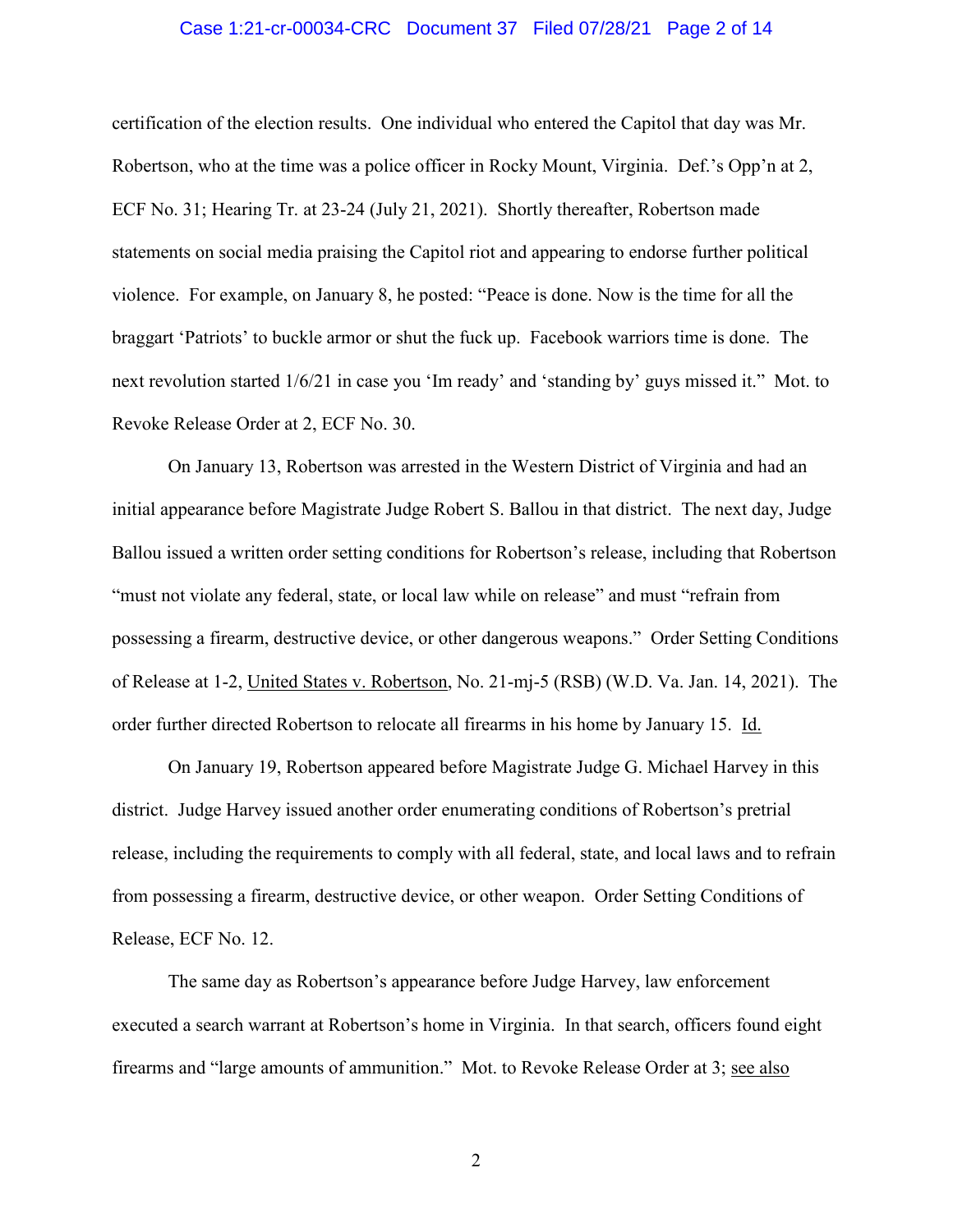## Case 1:21-cr-00034-CRC Document 37 Filed 07/28/21 Page 3 of 14

Hearing Tr. at 20-21 (acknowledgment by counsel that Robertson made a "mistake regarding the first order" setting conditions of release).

On January 29, Robertson was formally indicted on charges including obstruction of an official proceeding under 18 U.S.C. § 1512(c), a felony charge. Robertson and a co-defendant, Jacob Fracker, $<sup>1</sup>$  $<sup>1</sup>$  $<sup>1</sup>$  entered pleas of not guilty on February 2.</sup>

In mid-February, Robertson exchanged numerous emails about purchasing guns and ammunition. At one point, Robertson used Venmo to pay \$3,600 to a person with whom he had been corresponding about ammunition. The note attached to the transaction read "Wedding Photos." Mot. to Revoke Release at 6-7.

Robertson and Fracker appeared before the undersigned judge for the first time on February 25. Both defendants orally moved to modify their conditions of release to permit them to possess firearms for personal protection. The Court reserved ruling on these requests pending submission of written motions and reminded the defendants to adhere to their conditions of release. Neither defendant followed up with a written motion.

During the next several months, Robertson made numerous purchases through Gunbroker.com, according to records the government later obtained from that website. See Mot. to Revoke Release at 8-9. On June 10, Robertson touted his pending charges on a Gunbroker.com forum, stating:

I've said before. They are trying to teach us a lesson. They have. But its definitely not the intended lesson. I have learned that if you peacefully protest than you will be arrested, fired, be put on a no fly list, have your name smeared and address released by the FBI so every loon in the US can send you hate mail. **I have learned very well that if you dip your toe into the Rubicon. . . . cross it. Cross it hard and violent and play for all the marbles**.

 $\overline{a}$ 

<span id="page-2-0"></span><sup>&</sup>lt;sup>1</sup> The present motion does not involve Mr. Fracker.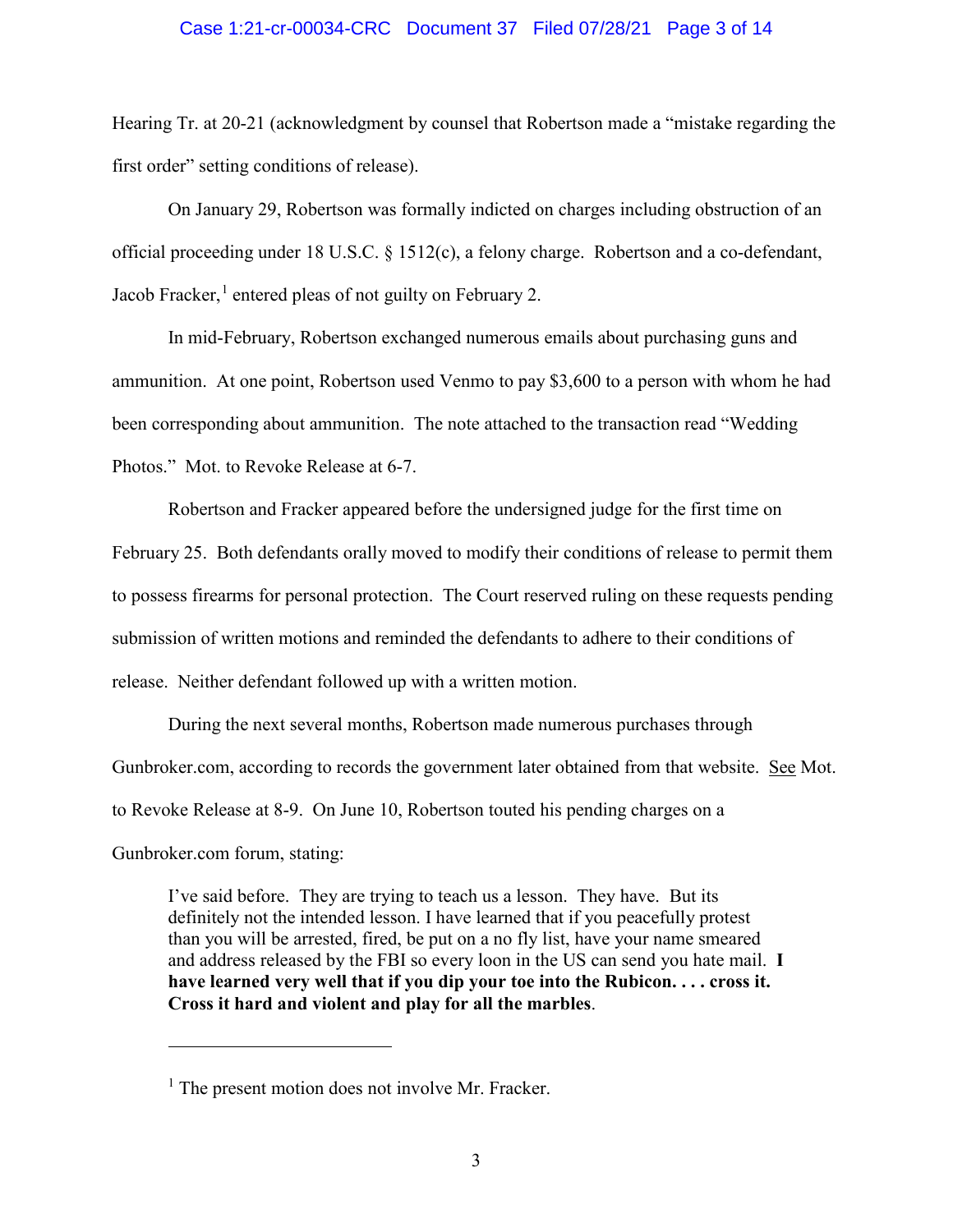Mot. to Revoke Release at 14-15 (emphasis added).

On June 29, the Federal Bureau of Investigation executed a second search warrant at Robertson's home. Agents found, among other items, a loaded M4 military-style assault rifle in Robertson's bedroom; ammunition; four silencers; and a device labelled "ALERRT kit, props, and boobytrap sims," which the government claims "appears to be a partially assembled pipe bomb." Id. at 10-11; Reply at 3, ECF No. 32.

Robertson was not home during the search, but his son Hunter Robertson was present. The parties agree that Hunter told FBI agents that there was a gun inside his truck, which was parked on the property. See Reply at 2-3; Hearing Tr. at 7. Hunter has testified that he was also the owner of the M4 rifle found in Robertson's bedroom. Hearing Tr. at 7. In his telling, he had brought the M4 into the bedroom to retrieve ammunition from a gun safe located there. Id. at 5. The Government alleges that during the search, law enforcement asked Hunter about the M4 and "he declined to provide any information about it." Reply at 3. Hunter, however, denies that the agents asked him about the M4. Hearing Tr. at 6.

Also on June 29, the FBI conducted a voluntary interview with the owner of Tactical Operations, Inc., a Federal Firearms License holder in Roanoke, Virginia. The owner stated that Robertson had 34 guns waiting for him to pick up and that Robertson had recently visited the store to handle the guns without taking them off the premises. Mot. to Revoke Release at 11-12. Three more firearms arrived at the dealer for Robertson between June 29 and July 1. Reply at 7.

On June 30, the Government moved to revoke Robertson's pretrial release. The Court promptly issued a warrant for Robertson's arrest, which was executed on July 7. Robertson is currently in detention pending the outcome of the Government's motion to revoke his release.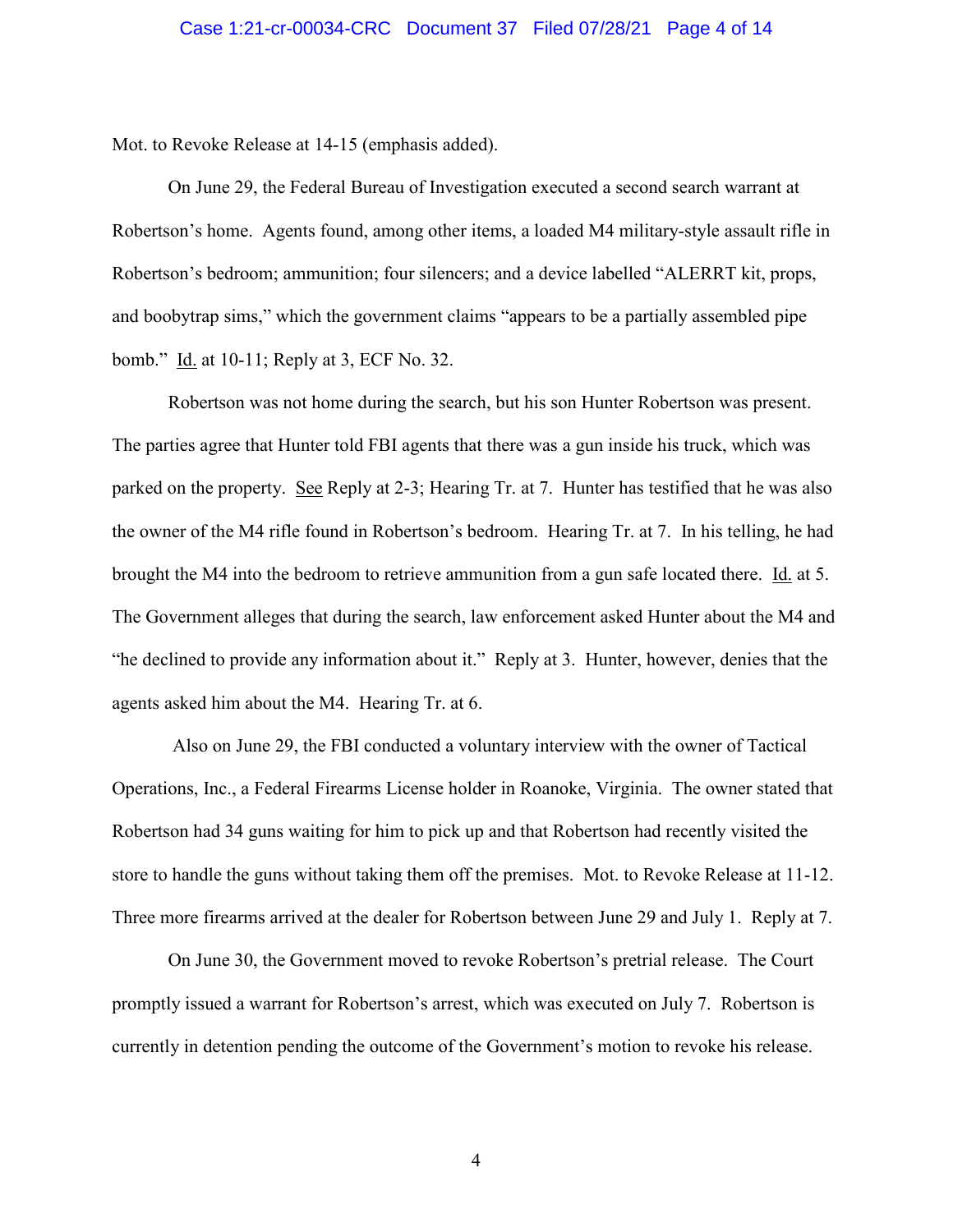#### Case 1:21-cr-00034-CRC Document 37 Filed 07/28/21 Page 5 of 14

The motion is fully briefed, and the Court conducted a hearing at which it heard argument from counsel as well as live testimony from Hunter Robertson.

## **II. Legal Standards**

A person who has been granted pretrial release and violated a condition of release "is subject to a revocation of release, an order of detention, and a prosecution for contempt of court." 18 U.S.C. § 3148(a). The Court "shall enter an order of revocation and detention if, after a hearing," the Court finds that (1) there is either "probable cause to believe that the person has committed a Federal, State, or local crime while on release" or "clear and convincing evidence that the person has violated any other condition of release," and (2) either "there is no condition or combination of conditions of release that will assure that the person will not flee or pose a danger to the safety of any other person or the community" or "the person is unlikely to abide by any condition or combination of conditions of release." Id.  $\S$  3148(b). To determine whether there are any conditions that would prevent the person from fleeing or endangering the community, the Court must consider the factors listed in 18 U.S.C.  $\S 3142(g)$ —i.e., the nature and circumstances of the offense charged, the weight of the evidence, the defendant's history and characteristics, and the nature and seriousness of the danger release would pose. 18 U.S.C. §§  $3148(b)(2)(A)$ ,  $3142(g)$ . However, "[i]f there is probable cause to believe that, while on release, the person committed a Federal, State, or local felony, a rebuttable presumption arises that no condition or combination of conditions will assure that the person will not pose a danger to the safety of any other person or the community." 18 U.S.C. § 3148(b).

#### **III. Analysis**

The Government argues that Robertson's pretrial release should be revoked because he both committed a federal felony—namely, 18 U.S.C. § 922(n)—and violated the condition of his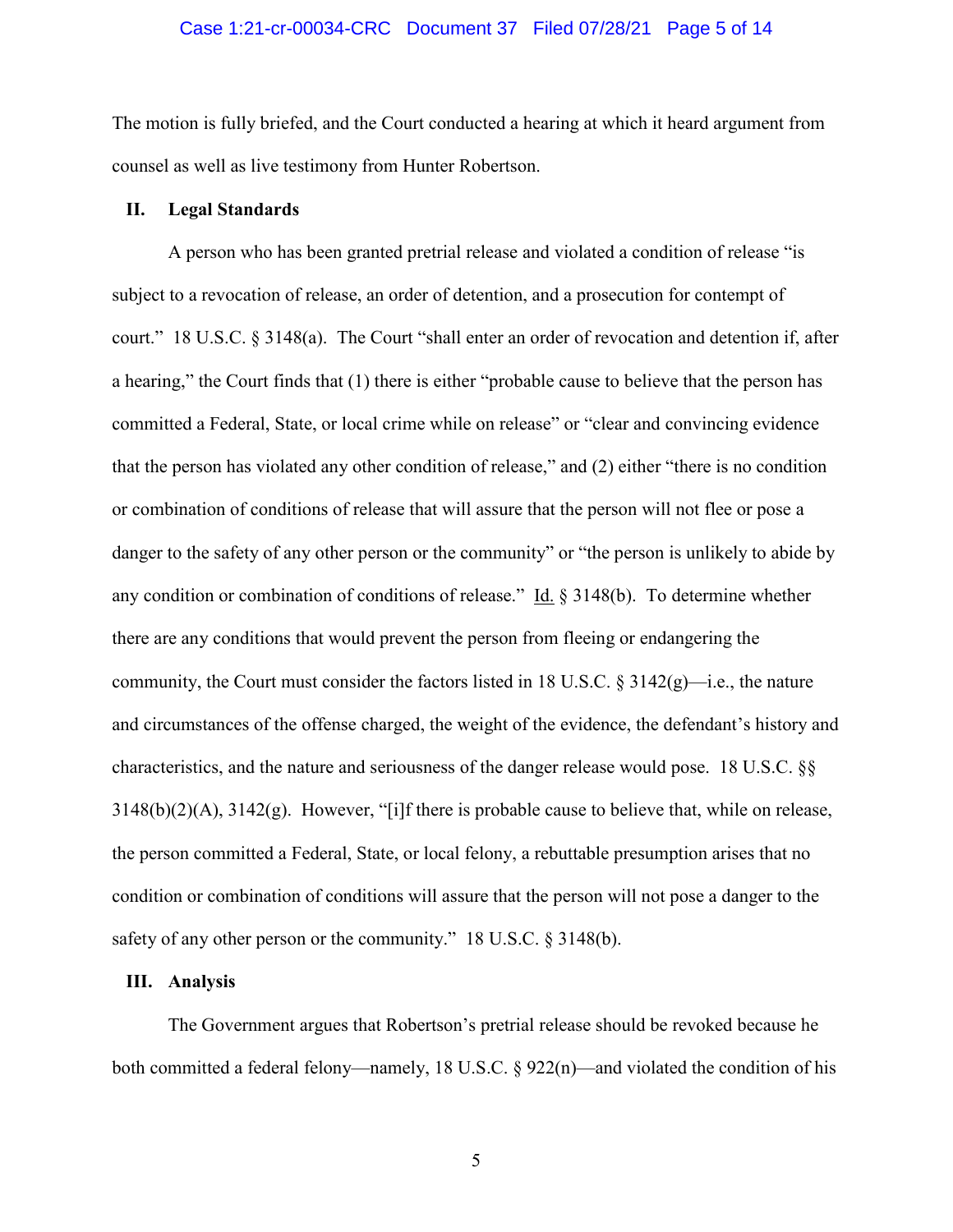## Case 1:21-cr-00034-CRC Document 37 Filed 07/28/21 Page 6 of 14

release requiring him not to possess a firearm, destructive device, or other weapon. The Court agrees with the Government's argument under  $\S 922(n)$  and therefore need not reach the question of whether Robertson's alleged possession of firearms in violation of his conditions of release independently warrants detention.

To begin, there is "probable cause to believe," 18 U.S.C. § 3148(b)(1)(A), that Robertson violated § 922(n) by ordering guns and ammunition from other states to be shipped to the gun store in Roanoke. Section 922(n) makes it a crime "for any person who is under indictment for a crime punishable by imprisonment for a term exceeding one year to ship or transport in interstate or foreign commerce any firearm or ammunition or receive any firearm or ammunition which has been shipped or transported in interstate or foreign commerce." There is no dispute that Robertson was under indictment for a crime punishable by imprisonment for more than one year when he ordered the firearms for interstate delivery to the gun store. See 18 U.S.C. § 1512(c) (providing for imprisonment up to 20 years). Robertson does, however, argue that he did not violate § 922(n) because he did not personally ship or transport firearms or ammunition while under felony indictment. See Def.'s Opp'n at 4-5.<sup>[2](#page-5-0)</sup> The government responds that Robertson

 $\overline{a}$ 

<span id="page-5-0"></span><sup>&</sup>lt;sup>2</sup> Robertson also argues that he did not receive firearms and ammunition within the meaning of § 922(n) because he did not—and legally could not—pick up his new firearms and ammunition from the gun dealer. As Robertson's counsel noted at oral argument, a purchaser receiving firearms from a federally-licensed firearms dealer must fill out a form affirming, among other things, that the purchaser is not under felony indictment. See Hearing Tr. at 16; Firearms Transaction Record, ATF Form 4473 (May 2020), available at [https://www.atf.gov/firearms/docs/4473-part-1-firearms-transaction-record-over-counter-atf](https://www.atf.gov/firearms/docs/4473-part-1-firearms-transaction-record-over-counter-atf-form-53009/download)[form-53009/download.](https://www.atf.gov/firearms/docs/4473-part-1-firearms-transaction-record-over-counter-atf-form-53009/download) There is insufficient evidence in the present record for the Court to determine whether it would be possible for Robertson to circumvent this legal impediment by, for example, designating a proxy to take delivery of the firearms on his behalf. In any event, the point is immaterial. As elaborated below, whether Robertson constructively possessed (and thus "received") the new firearms and ammunition has no bearing on whether he "shipped" or "transported" those items in violation of  $\S$  922(n).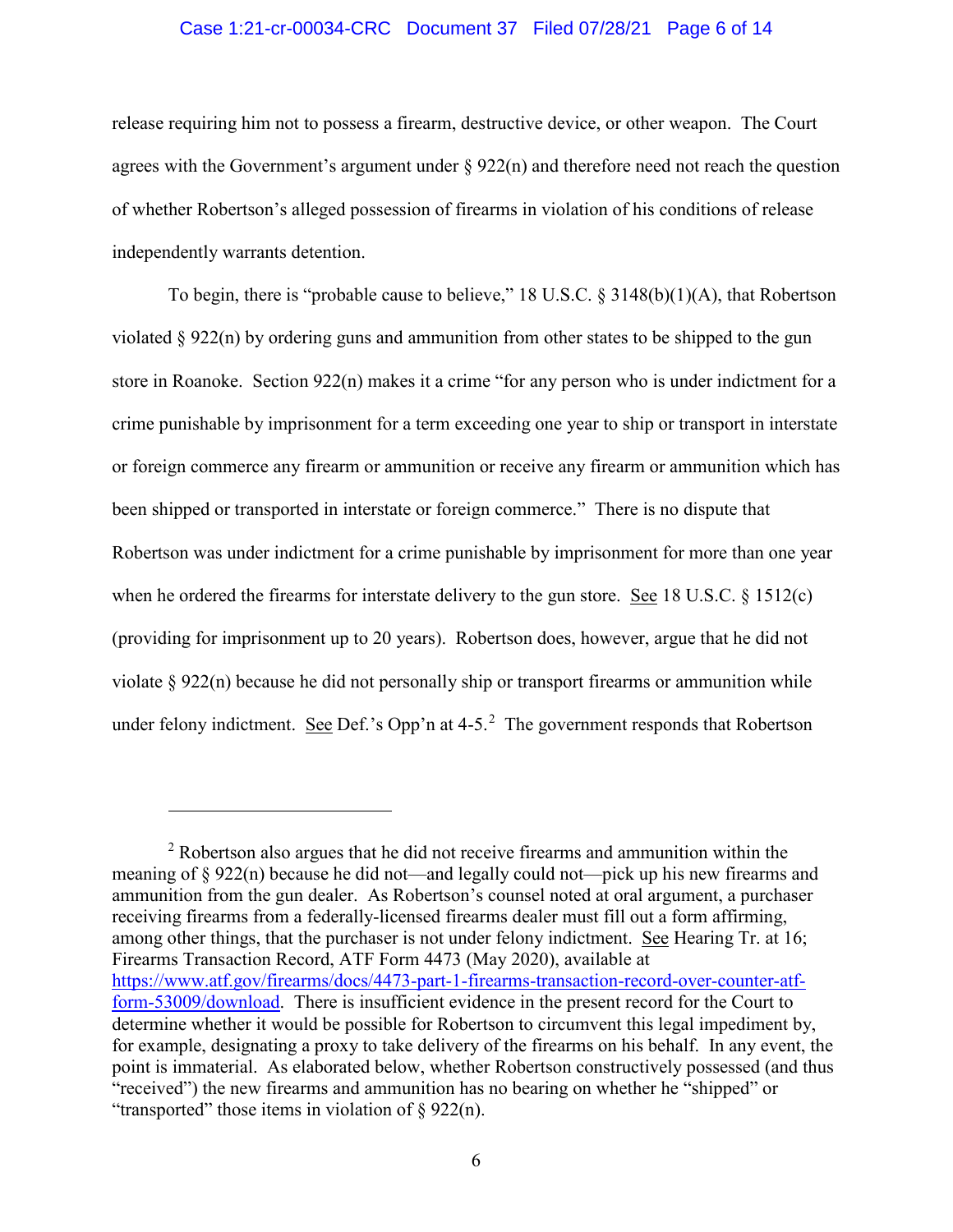## Case 1:21-cr-00034-CRC Document 37 Filed 07/28/21 Page 7 of 14

violated the statute by causing the shipment and transportation of firearms and ammunition in interstate commerce, regardless of whether he did the shipping and transportation himself. Reply at 6-7.

The government has the better reading of  $\S 922(n)$ . In general, a person who "willfully" causes an act to be done which if directly performed by him or another would be an offense against the United States, is punishable as a principal." 18 U.S.C. § 2(b). Applying that principle, the Supreme Court has explained that 18 U.S.C. § 922(g), which expressly prohibits certain persons from shipping or transporting firearms in interstate commerce, also bars the same individuals from "*causing*" a firearm "to be shipped interstate." Barrett v. United States, 423 U.S. 212, 218 (1976) (emphasis added); see also United States v. Smith, 542 F.2d 711, 714-15 (7th Cir. 1976) (appellant caused interstate transportation of machine gun because he requested that the package be shipped and "set the entire delivery process in motion," although he "did not physically place the weapon in the possession of the carrier which ultimately transported it" across state lines). Indeed, as the Supreme Court noted in another firearm-control case, the ordinary meaning of the verb "ship" includes having an item shipped by a third party. See Muscarello v. United States, 524 U.S. 125, 135 (1998) ("If Smith, for example, calls a parcel delivery service, which sends a truck to Smith's house to pick up Smith's package and take it to Los Angeles, one might say that Smith has shipped the package[.]").

The same logic applies in the context of  $\S 922(n)$ . The case law applying  $\S 922(n)$  to comparable facts, while sparse, supports this conclusion. See United States v. Call, 874 F. Supp. 2d 969, 974 (D. Nev. 2012) (person under felony indictment would violate § 922(n) by holding job that "involves him either directly or indirectly in the receipt, shipment or transportation of ammunition," even if he "personally" never "orders, touches, ships or sells ammunition"). So do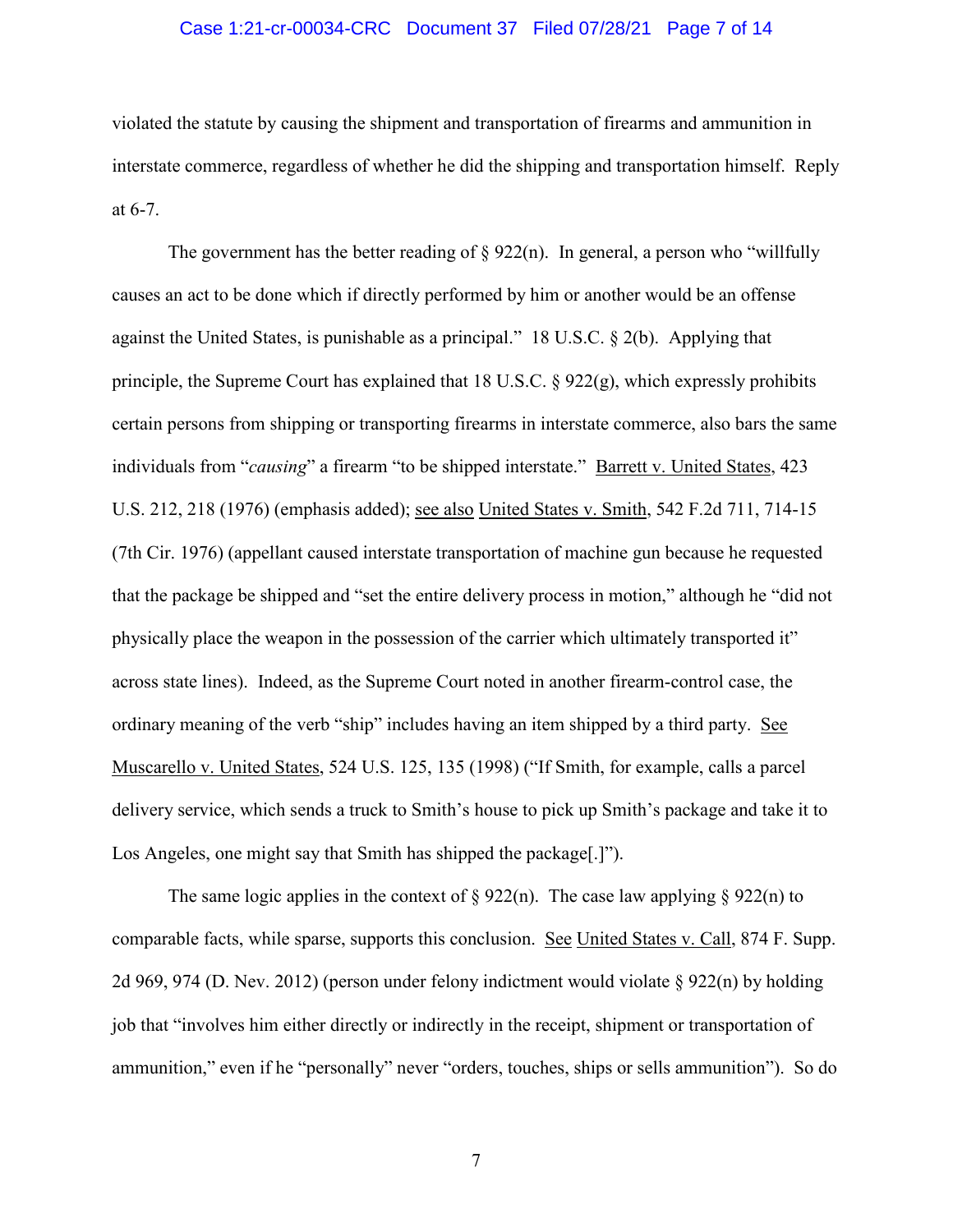### Case 1:21-cr-00034-CRC Document 37 Filed 07/28/21 Page 8 of 14

general principles of statutory interpretation. "As the Supreme Court has instructed on countless occasions," courts must "presume 'identical words used in different parts of the same act are intended to have the same meaning.'" Adena Reg'l Med. Ctr. v. Leavitt, 527 F.3d 176, 180 (D.C. Cir. 2008) (quoting Atl. Cleaners & Dyers v. United States, 286 U.S. 427, 433 (1932)). The Court is also obligated to read  $\S 922$  in such a way as to "give effect, if possible, to every clause and word." Duncan v. Walker, 533 U.S. 167, 174 (2001); see also Barrett, 423 U.S. at 218 (rejecting interpretation of a provision of § 922 that would "reduce that section to a near redundancy with" another provision of the same statute). Insofar as Robertson contends that he did not ship firearms or ammunition because he did not physically or constructively receive the items, his argument would make § 922(n)'s shipping prohibition redundant of its separate ban on "receiv[ing] any firearm or ammunition which has been shipped or transported in interstate or foreign commerce."

Robertson also suggests, with hardly any elaboration, that  $\S 922(n)$  might violate the Second Amendment, either on its face or as applied to him. Def.'s Opp'n at 5. The Court disagrees. As other courts have recognized,  $\S 922(n)$  is subject to intermediate, rather than strict, scrutiny under the Second Amendment because it "applies only to a narrow class of persons, rather than to the public at large" and "only applies for the limited period between indictment and either acquittal or conviction." United States v. Laurent, 861 F. Supp. 2d 71, 104 (E.D.N.Y. 2011); see also Call, 874 F. Supp. 2d at 978 ("The Laurent court's analysis of  $\S$  922(n) is persuasive and clearly consistent with the decisions by the federal courts of appeal upholding other provisions of 18 U.S.C. § 922."); State v. Jorgenson, 312 P.3d 960, 967 (Wash. 2013) (finding that "intermediate scrutiny is appropriate to evaluate" a state statute "comparable" to  $\S$ 922(n) under the Second Amendment); State v. Philpotts, 132 N.E.3d 743, 752 (Ohio Ct. App.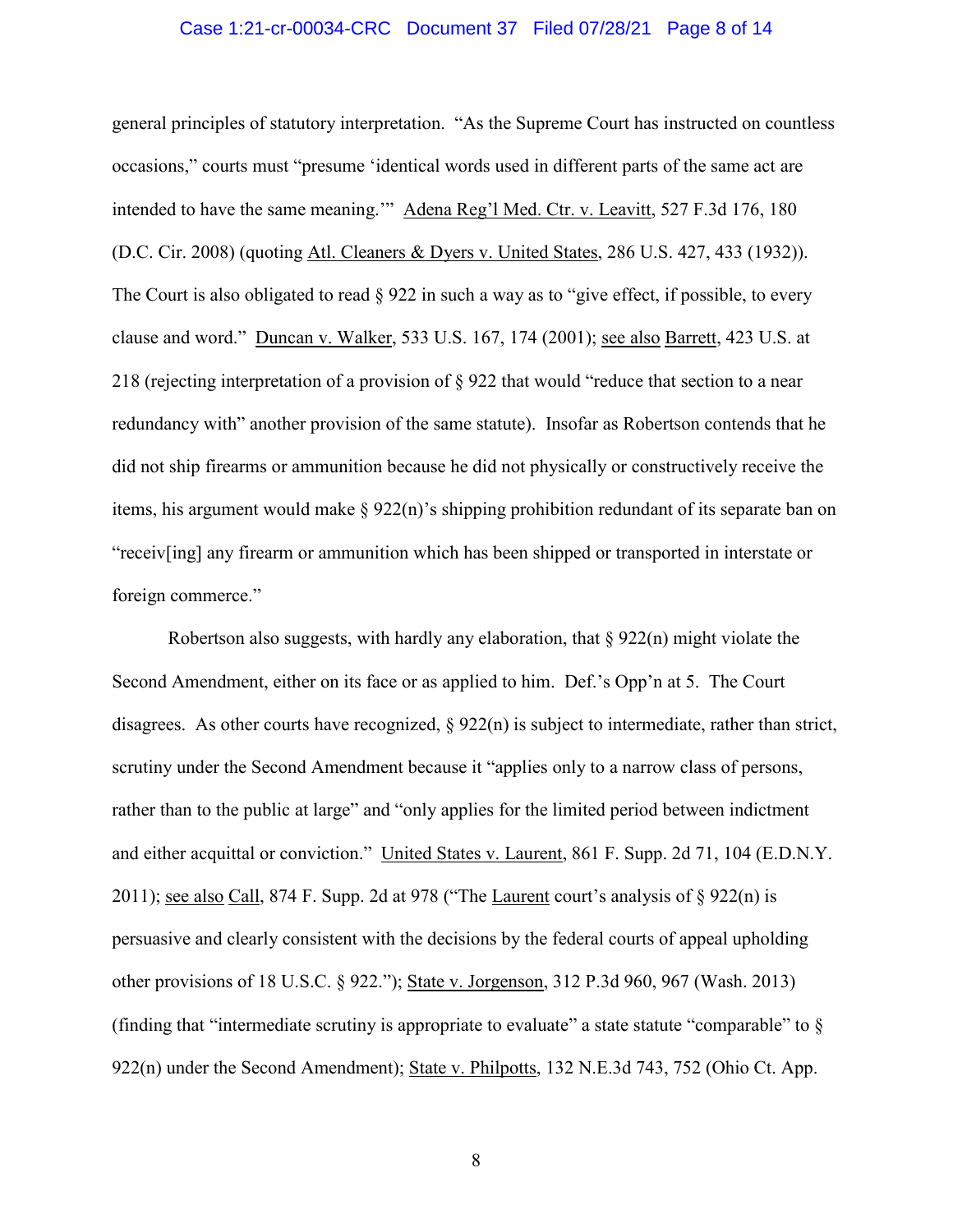## Case 1:21-cr-00034-CRC Document 37 Filed 07/28/21 Page 9 of 14

2019) (similar). A restriction on access to firearms will survive intermediate scrutiny if it is "substantially related to an important governmental objective." Heller v. D.C., 670 F.3d 1244, 1258 (D.C. Cir. 2011). "'[T]he fit between the challenged regulation and the asserted objective [need only] be reasonable, not perfect[,]' and proper deference is accorded to Congress's predictive judgments." Medina v. Sessions, 279 F. Supp. 3d 281, 291 (D.D.C. 2017) (Cooper, J.) (quoting Schrader v. Holder, 704 F.3d 980, 990 (D.C. Cir. 2013)), aff'd sub. nom. Medina v. Whitaker, 913 F.3d 152 (D.C. Cir. 2019).

Courts applying intermediate scrutiny have consistently upheld  $\S 922(n)$  and similar state statutes. See Laurent, 861 F. Supp. 2d at 80; Call, 874 F. Supp. 2d at 979; Jorgenson, 312 P.3d at 968; Philpotts, 132 N.E.3d at 758. As the court in Laurent explained, Congress initially enacted a narrower restriction on "receipt of firearms by violent indictees," but "[a]fter three decades of experience, it saw the need to expand the prohibition to all [felony] indictees." 861 F. Supp. 2d at 105. The resulting statute may be debatable from a policy standpoint, but it "is substantially and directly related to the important government interest in public safety" on its face. Id. The Court will not depart from this unbroken and well-reasoned line of authority, especially without the benefit of full briefing on the issue.

That said, the case law leaves the door open for arguments challenging the application of § 922(n) to specific defendants. See Call, 874 F. Supp. 2d at 978-79; cf. also Miller v. Sessions, 356 F. Supp. 3d 472, 485 (E.D. Pa. 2019) (18 U.S.C. §  $922(g)(1)$  unconstitutional as applied to person who was denied access to firearms based on misdemeanor violation of Pennsylvania Vehicle Code, which was not a "serious crime"). However, the facts of this case do not support an as-applied challenge to  $\S 922(n)$ . While Robertson is not accused of personally committing any violent acts on January 6, the strong weight of the evidence shows that he participated in the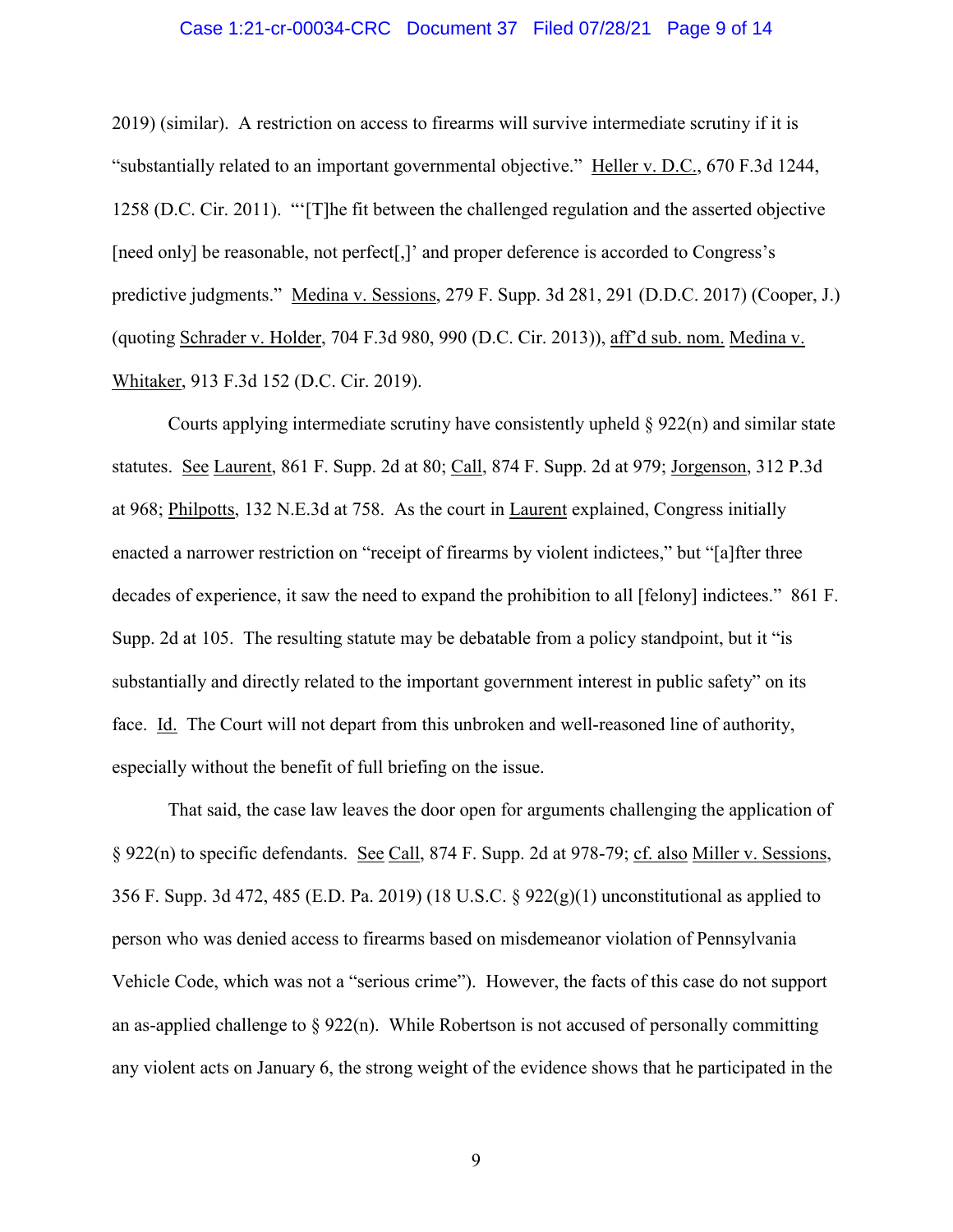## Case 1:21-cr-00034-CRC Document 37 Filed 07/28/21 Page 10 of 14

Capitol riot, which posed "a grave danger to our democracy" as well as our national security. United States v. Munchel, 991 F.3d 1273, 1284 (D.C. Cir. 2021). Since that incident, both before and after his indictment, Robertson has expressed pride in his role and enthusiasm for the prospect of future political violence. Robertson thus falls within the category of felony indictees whom Congress reasonably deemed unfit to ship, transport, or receive firearms and ammunition while under indictment.

There is also probable cause to believe that Robertson's violation of  $\S$  922(n) was willful. "As a general matter, when used in the criminal context, a 'willful' act is one undertaken with a bad purpose." Bryan v. United States, 524 U.S. 184, 191-92 (1998) (some internal quotation marks omitted). "In other words, in order to establish a 'willful' violation of a statute, the Government must prove that the defendant acted with knowledge that his conduct was unlawful." Id. (some internal quotation marks omitted). Here, a reasonable person could draw the inference that Robertson acted with consciousness of guilt in ordering firearms and ammunition for delivery to the gun dealer. It appears that Robertson may have attached the label "Wedding Photos" to a Venmo transaction that was actually for ammunition, suggesting an effort to avoid detection. See Mot. to Revoke Release at 6-7. This evidence suffices to create a "fair probability"—in other words, probable cause—that Robertson's alleged actions in violation of § 922(n) were willful. United States v. Jackson, 415 F.3d 88, 91 (D.C. Cir. 2005) ("Probable cause is synonymous with fair probability" (internal quotation marks omitted)); see also United States v. Gotti, 794 F.2d 773, 777 (2d Cir. 1986) (probable cause standard in 18 U.S.C. § 3148(b)(1)(A) does not require court to find allegation "more likely true than false").

Accordingly, there is probable cause to believe that Robertson committed a felony while on pretrial release. See 18 U.S.C. § 924(a)(1) (person who "willfully violates any other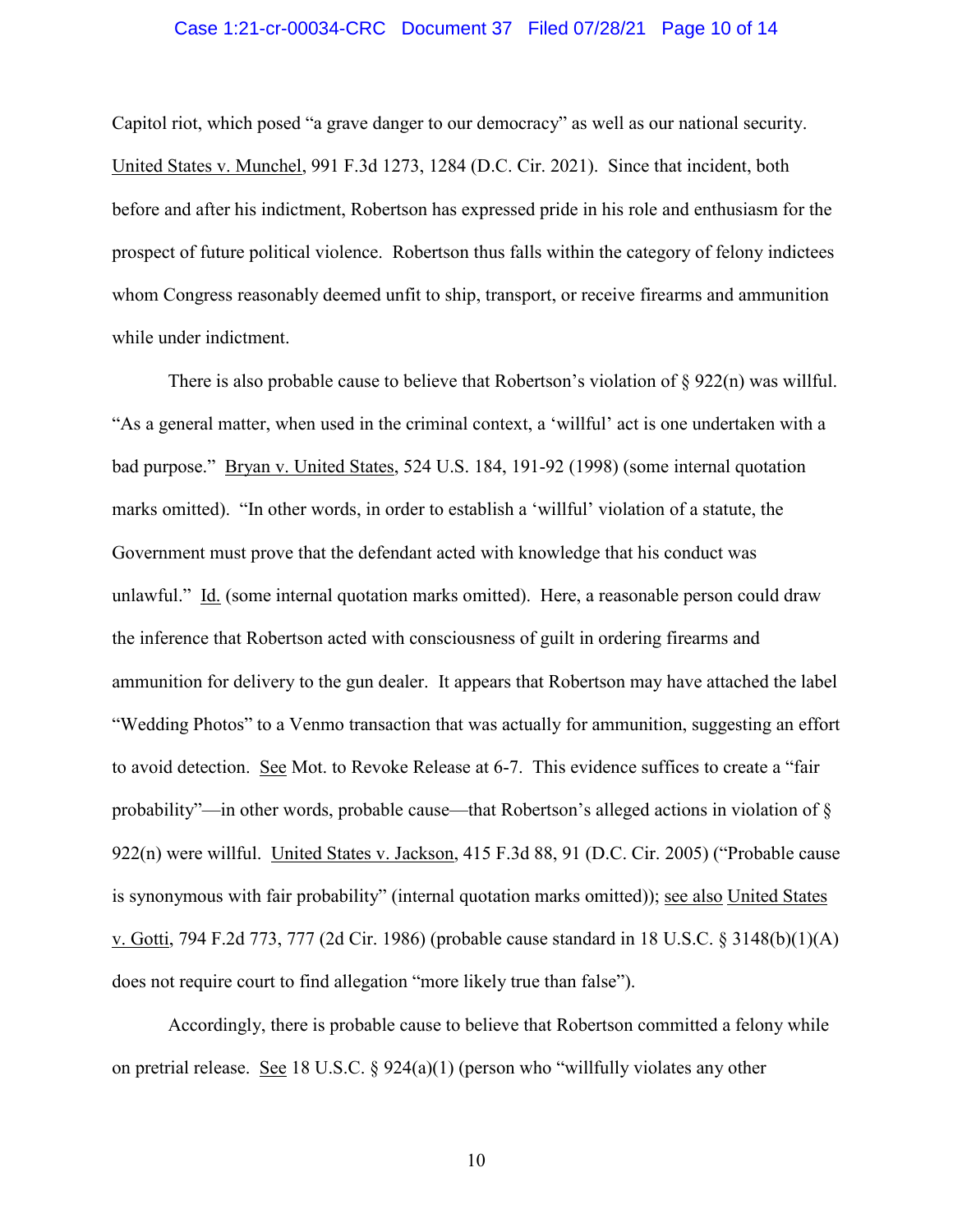## Case 1:21-cr-00034-CRC Document 37 Filed 07/28/21 Page 11 of 14

provision of this chapter . . . shall be fined under this title, imprisoned not more than five years, or both"); 18 U.S.C. § 3156(a)(3) ("the term 'felony' means an offense punishable by a maximum term of imprisonment of more than one year"). This finding creates "a rebuttable presumption . . . that no condition or combination of conditions will assure that [Robertson] will not pose a danger to the safety of any other person or the community." 18 U.S.C. § 3148(b).

Applying the relevant factors under 18 U.S.C.  $\S$  3142(g) to the facts presented here, the Court finds that Robertson has not rebutted this presumption. First, "the nature and circumstances of the offense charged," 18 U.S.C. § 3142(g)(1), do not weigh strongly either for or against detention. The fact that Robertson is charged with committing nonviolent offenses during the Capitol riot would not be an independently sufficient ground to detain him, see Munchel, 991 F.3d at 1284, and the government did not seek to detain him based on the original charges. Nevertheless, the allegations against Robertson are serious and include a felony charge under 18 U.S.C. § 1512(c). The D.C. Circuit has recognized that defendants charged with similar conduct on January 6 may properly be detained, depending on other relevant circumstances. See United States v. Hale-Cusanelli, No. 21-3029, 2021 WL 2816245, at \*5 (D.C. Cir. July 7, 2021) ("January 6 defendants" should not "get the special treatment of an automatic exemption from detention if they did not commit violence on that particular day").

Second, "the weight of the evidence against" Robertson, 18 U.S.C. § 3142(g)(2), supports detention. Robertson does not contest that he entered the Capitol on January 6, as captured on video which the Court has reviewed.

Third, Robertson's "history and characteristics," 18 U.S.C. § 3142(g)(3), do not reassure the Court that he can be safely released into the community pending trial. To his credit, Robertson appears to have served honorably in the United States Army and as a police officer.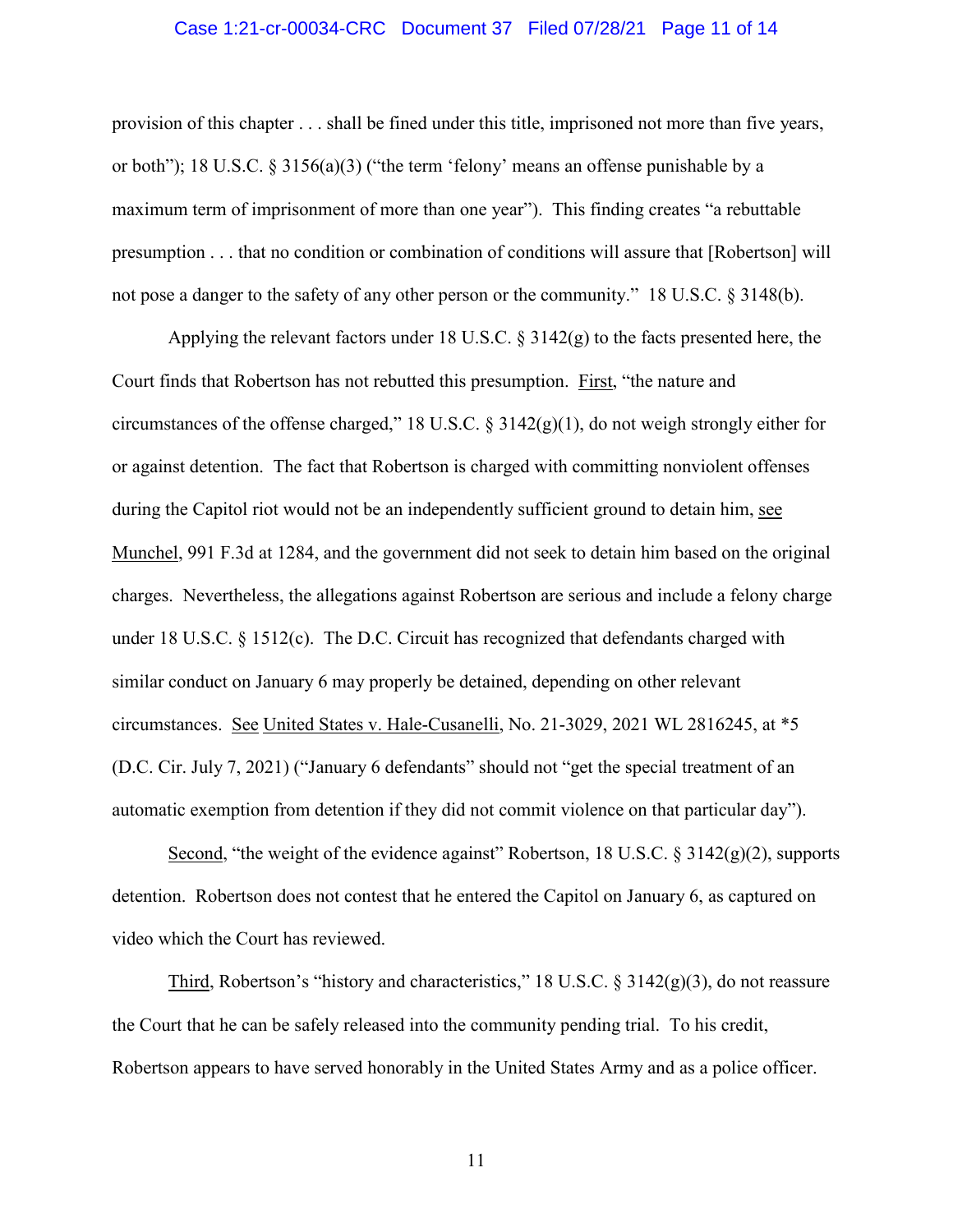## Case 1:21-cr-00034-CRC Document 37 Filed 07/28/21 Page 12 of 14

By all indications, he also has strong family ties, and the Court is not aware of any criminal history before this year. Yet, the Court must also take into account Robertson's conduct since January 6. Both in the immediate aftermath of the riot and more recently, Robertson has expressed remorselessness and endorsed future political violence. See Mot. to Revoke Release Order at 2 (Robertson posted on social media that "[p]eace is done" and "[t]he next revolution started 1/6/21"); id. at 14-15 ("I have learned very well that if you dip your toe into the Rubicon. . . . cross it. Cross it hard and violent and play for all the marbles."). Even more concerningly, the events precipitating the instant motion are not Robertson's first violation of his conditions of release. As Robertson admits, Hearing Tr. at 20-21, law enforcement found firearms at his home on January 19, after the deadline to relocate those firearms set by Judge Ballou. Even after January, Robertson appears to have continued violating the prohibition against possessing firearms. See Reply at 3 (noting that silencers were seized from Robertson's home on June 29); 18 U.S.C. § 921(a)(3) (defining "firearm" to include any "firearm silencer"). This recent history suggests that, if released under new conditions designed to protect the community, Robertson might violate those conditions.

Fourth, "the nature and seriousness of the danger to any person or the community that would be posed by [Robertson's] release," 18 U.S.C. § 3142(g)(4), also tend to support detention. The undisputed facts demonstrate a concrete risk that Robertson might participate in or provide material support to acts of ideologically motivated violence if released at this time. His recent social media posts may contain elements of bravado and hyperbole, but they provide evidence that Robertson is sympathetic to calls for a violent "revolution," Mot. to Revoke Release Order at 2, and has been further radicalized by his pending prosecution, see id. at 14-15. Coincidentally or not, Robertson has also embarked on a remarkable shopping spree for high-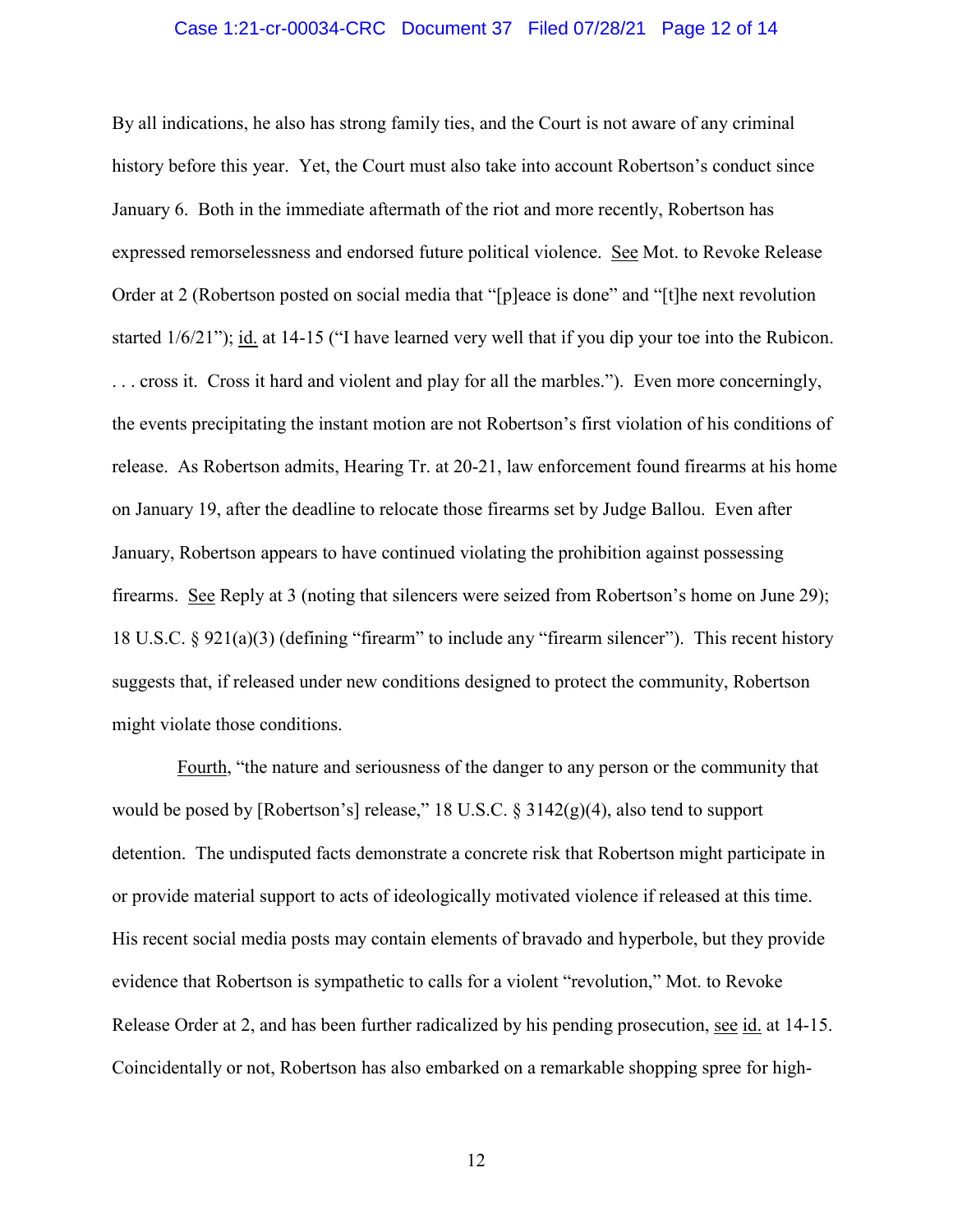## Case 1:21-cr-00034-CRC Document 37 Filed 07/28/21 Page 13 of 14

powered assault weapons.<sup>[3](#page-12-0)</sup> Robertson's procurement of these dangerous weapons under the surrounding circumstances heightens the risk to public safety, despite the fact that he might have to lie on a federal form in order to take physical possession of them.

Having weighed the relevant factors, the Court finds that Robertson has failed to rebut the presumption that no condition or combination of conditions will assure that he will not pose a danger to the safety of any other person or the community.

## **IV. Conclusion**

 $\overline{a}$ 

For the foregoing reasons, it is hereby

**ORDERED** that [30] the United States' Motion to Revoke Release Order is GRANTED. It is further

**ORDERED**, pursuant to 18 U.S.C. § 3142(i), that Defendant Robertson shall be committed to the custody of the Attorney General for confinement pending trial in a corrections facility separate, to the extent practicable, from persons awaiting or serving sentences or being held in custody pending appeal. It is further

**ORDERED** that Defendant Robertson shall be afforded reasonable opportunity for private consultation with counsel. It is further

<span id="page-12-0"></span><sup>&</sup>lt;sup>3</sup> Robertson suggests that the 34 guns he ordered before June 29 are simply World War II collectables. Def.'s Opp'n at 2 n.2. The record shows otherwise. For example, a government inventory of the guns shows that many of them are recent vintage military-style assault weapons. See Reply Exh. 1, ECF No. 32-1 (listing, among other firearms, three M4 shotguns, one M16A4 rifle and two PA-15 rifles).